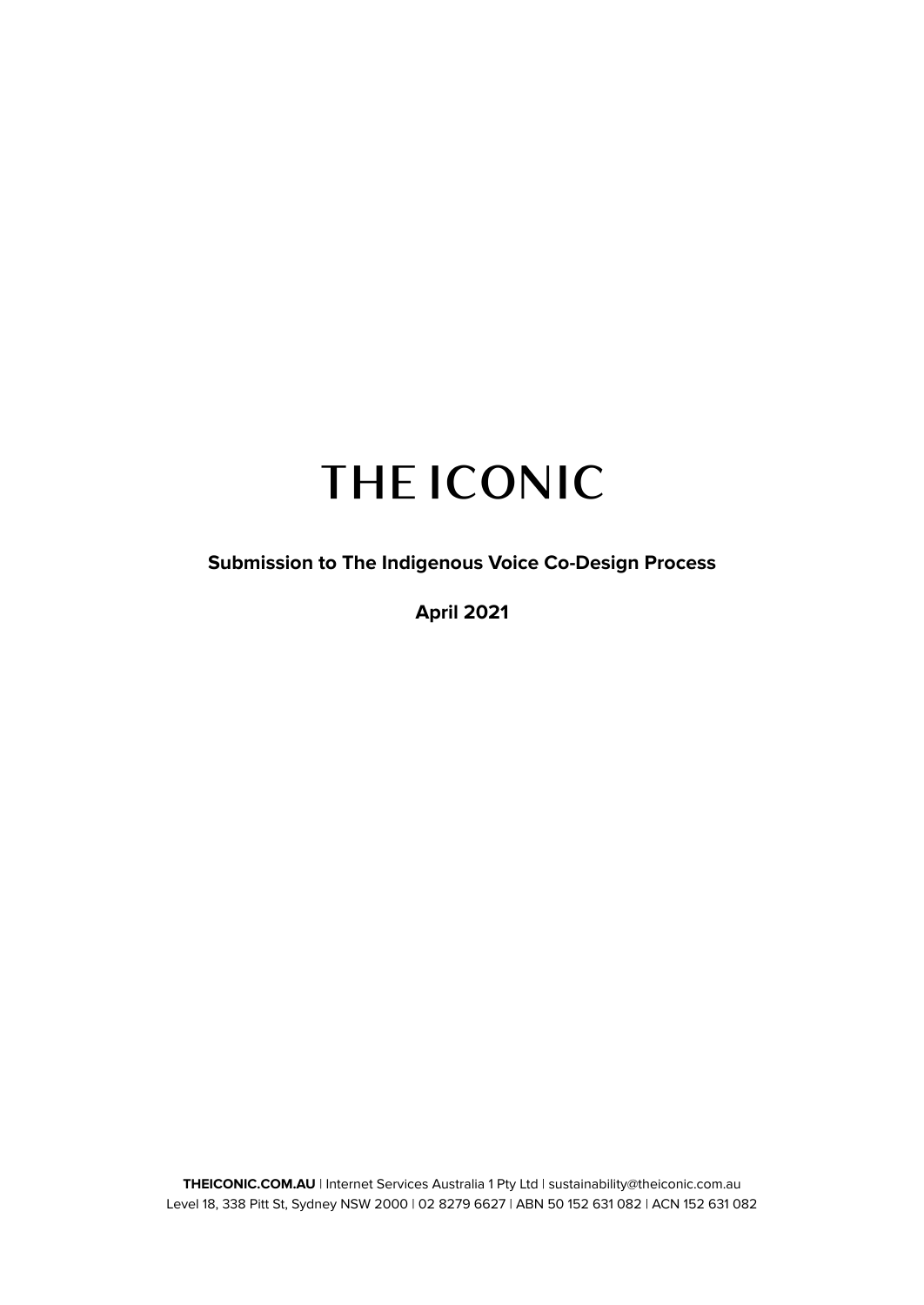## **THE ICONIC**

### **THE ICONIC supports the Uluru Statement from the Heart and its call for a First Nations Voice to be enshrined in the Australian Constitution. We believe in championing equality, diversity and respect, and are committed to creating an environment where all people are enabled to be their best authentic self.**

 to supervise agreement-making (treaty) and truth-telling. We hear the call and accept the invitation "to walk together with Aboriginal and Torres Strait Islanders for a better future", and are pleased to make our submission in response to The Indigenous Voice Co-design Process Interim Report to the Australian Government. Our submission hopes to act as a contribution to what is an incredibly important and long awaited step towards Reconciliation, ensuring a better future by establishing a First Nations Voice to Parliament protected by the Constitution and a Makarrata Commission

#### THE ICONIC's Reconciliation Journey

 of influence in the hope we will drive change. [THE ICONIC](https://www.theiconic.com.au/) is Australia and New Zealand's leading fashion, sports and lifestyle destination. As a progressive and socially-responsible brand, with our purpose of Liberation, we believe in championing equality, diversity and respect, and are committed to creating an environment where all people are enabled to be their best authentic self. In 2020 we launched our REFLECT Reconciliation Action Plan, which formalised our commitment to embedding initiatives throughout our business and sphere of influence to contribute toward Australia's reconciliation with First Nations Peoples. We are truly committed to working in allyship with Australia's First Nations Peoples and to further understand our nation's histories and true heritage. We are doing this through building meaningful relationships - with people, stakeholders and organisations within our sphere

#### Uluru Statement From The Heart

 and listened to at a national, regional and local level through this co-design process. Inconceivably in Australia an Aboriginal and Torres Strait Islander Voice to Parliament is not enshrined in the Constitution nor is a treaty to formalise legal agreements between Indigenous and Non-Indigenous Australians. The Uluru Statement from the Heart calls for the recognition of First Nations peoples in the Australian Constitution by establishing a First Nations Voice to Parliament and we stand with all Aboriginal and Torres Strait Islander people and echo their requests for previously unheard voices to be represented